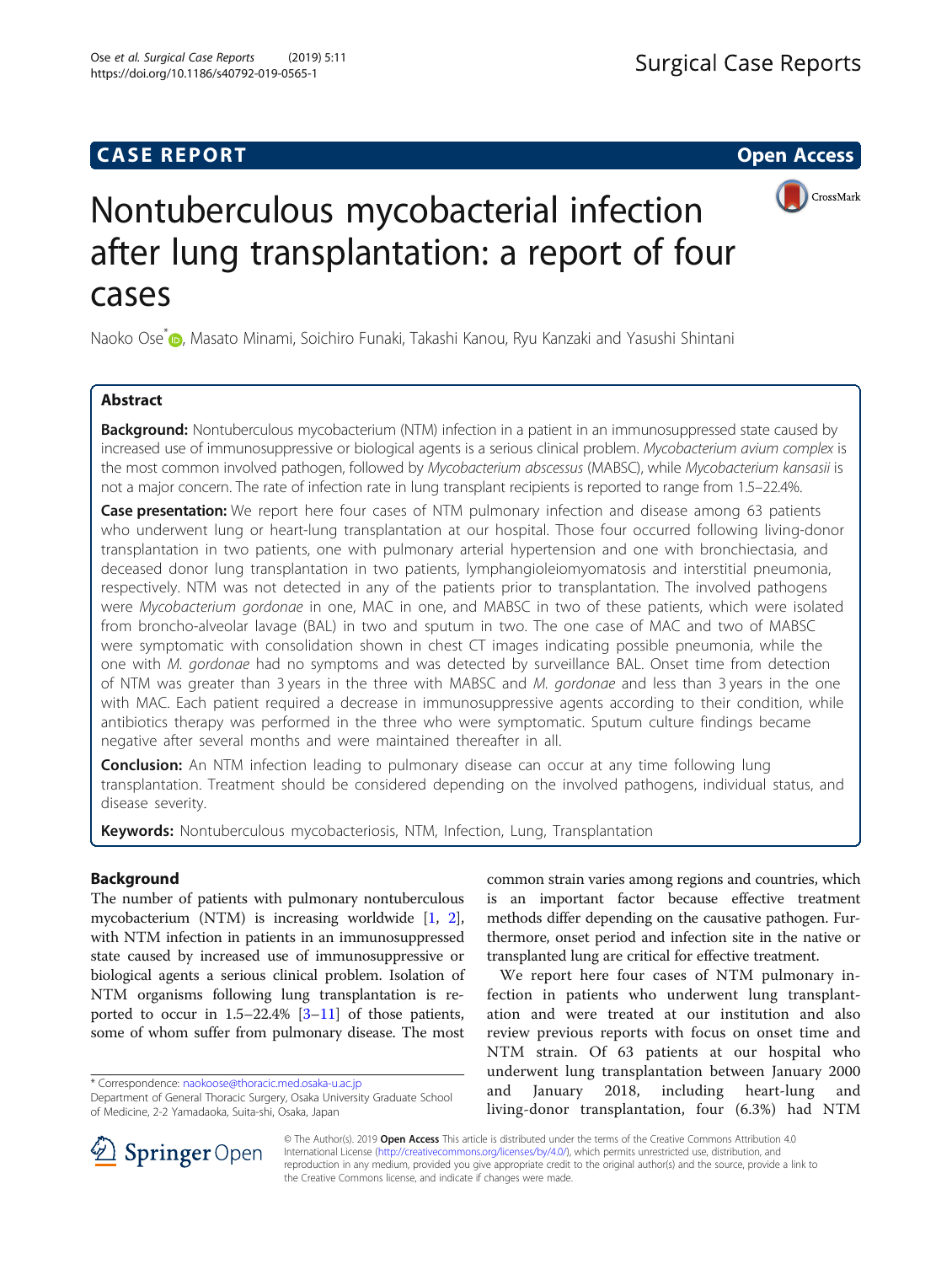<span id="page-1-0"></span>isolated from obtained specimens, while NTM was not detected in any prior to transplantation. Surveillance bronchoscopy examinations were performed four times the first year and then annually until 5 years after transplantation, according to our institutional protocol. After the fifth year, clinically indicated bronchoscopic examination is occasionally performed when rejection or respiratory infection suspects. In the present cases, clinical samples were obtained from sputum and bronchial lavage samples obtained with bronchoscopy. Mycobacterial cultures were performed using Ogawa medium or a Mycobacteria Growth Indicator Tube system. No Mycobacterium (M.) tuberculosis organisms were isolated in any of the present cases.

## Case presentations

#### Case 1

An 11-year-old boy with pulmonary arterial hypertension underwent living-donor lung transplantation, with tacrolimus, mycophenolate mofetil (MMF), and prednisolone (PSL) given as immunosuppressive agents. At 76 months after transplantation, M. gordonae was isolated from a broncho-alveolar lavage (BAL) sample obtained during a surveillance examination. Contamination was suspected, because even though there were no symptoms, chest computed tomography (CT) showed a slight amount of consolidation in the left upper lesion (Fig. 1a). PSL as therapeutic and diagnostic treatment was decreased. Sputum culture findings were negative after 5 months, and chest CT images were clear. There was no further NTM detection during the following 15 years.

## Case 2

A 38-year-old female with bronchial ectasia underwent living-donor lung transplantation, with ciclosporin, MMF, and PSL given as immunosuppressive agents. At 82 months after transplantation, the patient developed a fever with purulent sputum and chest CT showed consolidation in the left lower lesion (Fig. 1b). M. abscessus complex (MABSC) was isolated from a BAL sample. Following administrations of tazobactam/piperacillin and azithromycin (AZM), as well as a decrease in ciclosporin from 120 to 50 mg for 1 month, the sputum cultures became negative. AZM administration and decreased ciclosporin were continued for 22 months, with no recurrence noted.

#### Case 3

A 39-year-old female with lymphangioleiomyomatosis underwent single deceased donor lung transplantation, with ciclosporin, MMF, and PSL given as immunosuppressive agents. At 58 months after transplantation, a fever developed and chest CT showed consolidation in the transplanted lung (Fig. 1c). MABSC was isolated in a cultured sputum sample. Following administrations of imipenem, amikacin, and AZM for 4 months, sputum culture findings became negative. Maintenance therapy with imipenem and amikacin was given once a week, along with daily AZM and a decrease in MMF, with no recurrence seen during the following 1-year period.

#### Case 4

A 41-year-old male with interstitial pneumonia underwent single deceased donor lung transplantation, with

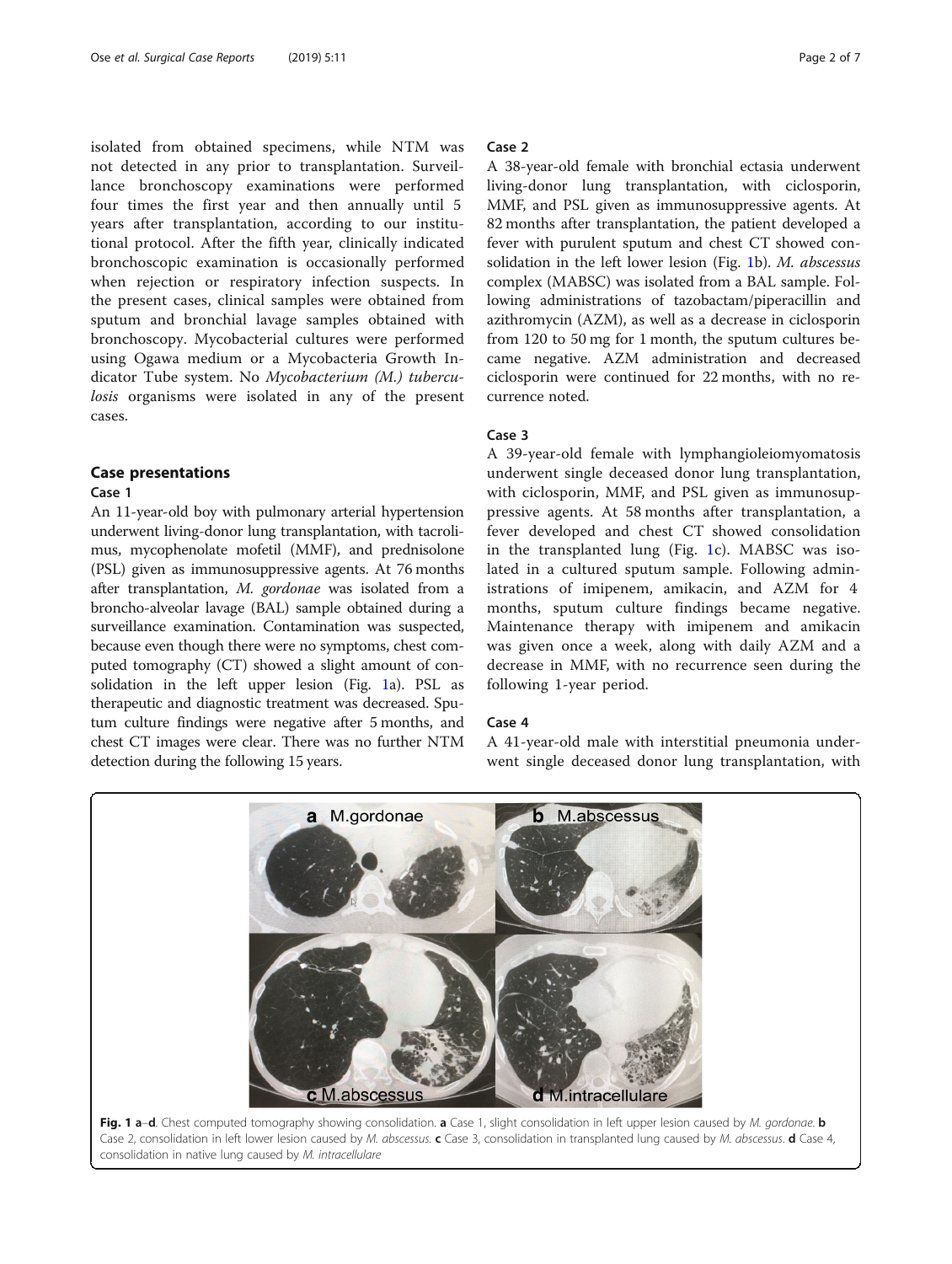| ġ |           | disease |                  | Case Age Sex Primary Donar Procedure Period to                                                                                                                                                                | (Month)<br>pnset <sup>a</sup> | Organism                                                                                   | Infection Symptom Diagnosis Drug |             |     |                   | Period to negative Treatment<br>conversion (month) period                                                                               | (month) | Reinfection outcome |       |
|---|-----------|---------|------------------|---------------------------------------------------------------------------------------------------------------------------------------------------------------------------------------------------------------|-------------------------------|--------------------------------------------------------------------------------------------|----------------------------------|-------------|-----|-------------------|-----------------------------------------------------------------------------------------------------------------------------------------|---------|---------------------|-------|
|   | TAH M PAH |         | Living           | Bilateral Late (76)                                                                                                                                                                                           |                               | M.gordonae                                                                                 | Transplanted None                |             |     | None              |                                                                                                                                         |         | None                | Alive |
|   |           |         | Living           | Bilateral                                                                                                                                                                                                     | Late $(82)$                   | VABSC                                                                                      | Transplanted Fever               | Sputum      | BAL | TAZ/PIPC+AZM      |                                                                                                                                         |         | None                | Alive |
|   | 41 F LAM  |         | Cadaveric Single |                                                                                                                                                                                                               | Late (58)                     | <b>MABSC</b>                                                                               | Transplanted Sputum Sptum        |             |     | AZM + IPM + AMK 4 |                                                                                                                                         |         | None                | Alive |
|   |           |         |                  | 39 M NSIP Cadaveric Single                                                                                                                                                                                    | Early (12)                    | M.intracellurare Native                                                                    |                                  | Fever Sptum |     | ¥C                |                                                                                                                                         |         | None                | Dead  |
|   |           |         |                  | pulmonary arterial hypertension, PSL prednisolone, REC Rifampicin,<br>4ZM azithromycin, BAL broncho-alveolar lavage, BE bronchiectasis,<br>Early onset considered to occur within 180 days, late onset from 1 |                               | 80 days until 3 years, and very late onset after 3 years<br>ethambutol, and clarithromycin |                                  |             |     |                   | CyA Cycrosporin, LAM lymphangioleiomyomatosis, M. Mycobacterium, MMF mycophenolate mofetil, NSIP nonspecific interstitial puemonia, PAH |         |                     |       |

| י<br>יו                     |
|-----------------------------|
| ╗                           |
| ï<br>r                      |
| ş<br>ì<br>۶<br>$\mathbf{r}$ |
| ۱                           |
|                             |

<span id="page-2-0"></span>Ose et al. Surgical Case Reports (2019) 5:11 COSE 10 and 2019 and 2019 and 2019 and 2019 and 2019 and 2019 and 2019 and 2019 and 2019 and 2019 and 2019 and 2019 and 2019 and 2019 and 2019 and 2019 and 2019 and 2019 and 201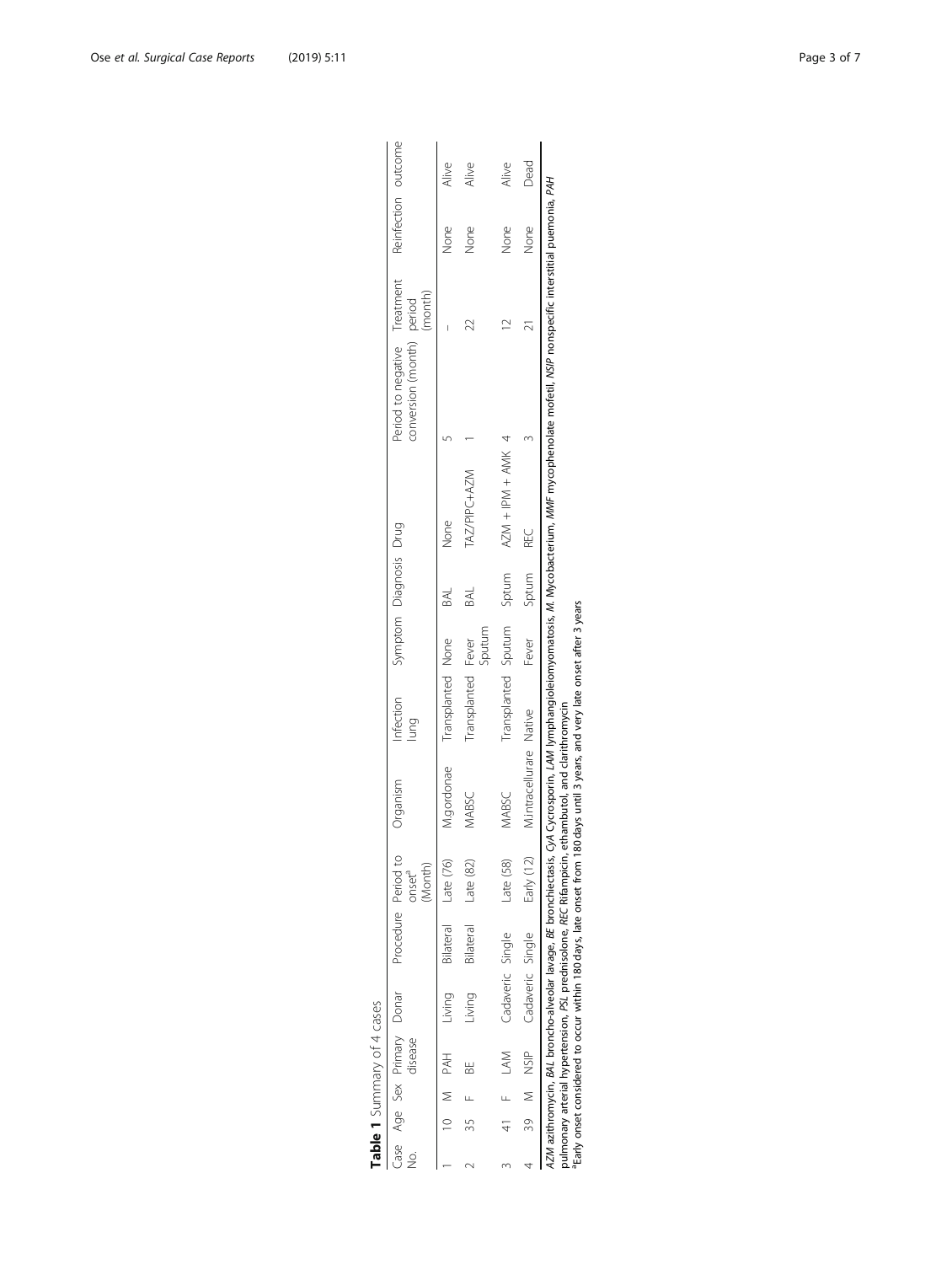|      |                          |                     | MAC/MABSC/Others** | Onset time <sup>T</sup> |                |                |
|------|--------------------------|---------------------|--------------------|-------------------------|----------------|----------------|
|      | references               | NTM lung infection  | $(\%)$             | early                   | late           | very late      |
| 1999 | Malout <sup>3</sup>      | $6.5\%$ (17/261)    | 76/12/12           | 3                       | 8              | 6              |
| 1999 | Kesten <sup>4</sup>      | $2.7\%$ (6/219)     | 50/0/50            | 8                       | $\Omega$       | $\theta$       |
| 2002 | Fairhurst <sup>5)</sup>  | $1.5\%$ (3/261)     | 0/3/0              | 1                       | 1              | $\perp$        |
| 2006 | Chernenko <sup>6</sup>   | $0.28\%$ (15/5200)* | only MABSC         | 5                       | 5              | 5              |
| 2011 | Huang <sup>7)</sup>      | $18.0\%$ (36/201)   | 61/14/25           | 22                      | 14             | $\mathbf{0}$   |
| 2012 | $Knoll^{8}$              | $22.4\%$ (53/237)   | 70/9.4/20.6        | $3^{\$}$                | $2^{\$}$       | 1 <sup>§</sup> |
| 2016 | $Shah^{9}$               | $14.4\%$ (30/208)   | 36/46/18           |                         |                |                |
| 2016 | $George^{10}$            | $7.7\%$ (43/553)    | 58/6/36            |                         |                |                |
| 2018 | Tachibana <sup>11)</sup> | $2.1\%$ (5/240)     | 33/20/47           | $\mathbf{1}$            | $\overline{4}$ | $\overline{0}$ |
|      | Our cases                | $6.6\%$ (4/61)      | 25/50/25           | $\Omega$                | 1              | 3              |

<span id="page-3-0"></span>Table 2 Previous reports of NTM lung infection after lung transplant

\* infection rate of only MABSC not NTM

\*\* Others included M.kansasii, M.gordonae, M.xenopi, M.chelonae, M.siminae, M.fortuitum, M.peregrinum,

M.asiaticum, M.terrae, M.mucogenicum, M.immunogenum, M.smegmatis and M.lentiflavum.

† early onset considered to occur within 180 days, late onset from 180 days until 3 years, and very late onset after 3 years. § No mentions about onset time in anothor cases.

ciclosporin, MMF, and PSL given as immunosuppressive agents. At 12 months after transplantation, a fever developed and chest CT showed consolidation in the native lung (Fig. [1](#page-1-0)d), which was suspected to be pneumonia caused by general bacteria. Broad-spectrum antibiotic therapy was started, though was not effective. After a period of time, M. intracellulare was isolated from a cultured sputum sample. Thereafter, rifampicin (RFP), ethambutol, and clarithromycin (REC) treatment was administered for 3

|  | Table 3 Pathogens classified by onset time |  |  |  |  |
|--|--------------------------------------------|--|--|--|--|
|--|--------------------------------------------|--|--|--|--|

|                           | Early          | Late       | Very late  |
|---------------------------|----------------|------------|------------|
|                           | $(n = 43)$     | $(n = 35)$ | $(n = 16)$ |
| MAC <sup>a</sup>          | $\overline{4}$ | 13         | 5          |
| <b>MABSC</b> <sup>b</sup> | 11             | 10         | 9          |
| M.gordonae                | 1              | 0          | 1          |
| M.chelonae                |                | 0          | 0          |
| M.siminae                 | 0              | 1          | 0          |
| M.kansasii                | 0              |            | 0          |
| M.fortuitum               | 0              | 3          | 0          |
| M.asiaticum               | 0              | 0          |            |
| Not reported              | 26             | 7          |            |

<sup>a</sup>MAC mycobacterium avium complex <sup>a</sup>MAC mycobacterium avium complex<br><sup>b</sup>M48SC Mycobacterium abscessus co

MABSC Mycobacterium abscessus complex

months, after which sputum findings were negative. Rifampicin was continued at 800 mg, the standard level, while ciclosporin was adjusted according to trough level and finally administered at 550–600 mg, three times the normal dose, and PSL was gradually reduced. The patient died after 21 months because of respiratory failure due to chronic rejection, though sputum culture findings remained negative with REC treatment These cases are summarized in Table [1.](#page-2-0)

## **Discussion**

The number of patients worldwide with pulmonary NTM disease is increasing [\[1](#page-6-0), [2](#page-6-0)]. An NTM infection is not contagious, whereas an MABSC infection can be acquired through transmission, potentially via fomites or aerosols [[12\]](#page-6-0). Floto et al. reported that an NTM infection occurring in patients with cystic fibrosis can be problematic, as that can influence the indication for lung transplantation [[13\]](#page-6-0).

NTM infection following transplantation is a critical issue, because treatment is difficult, especially for patients in an immunosuppressed condition, as there is no specific medicine available for NTM, unlike M. tuberculosis. In hematopoietic stem cell or other solid organ recipients, the most common site of infection is the lung, with  $M$ . *avium* complex (MAC), the most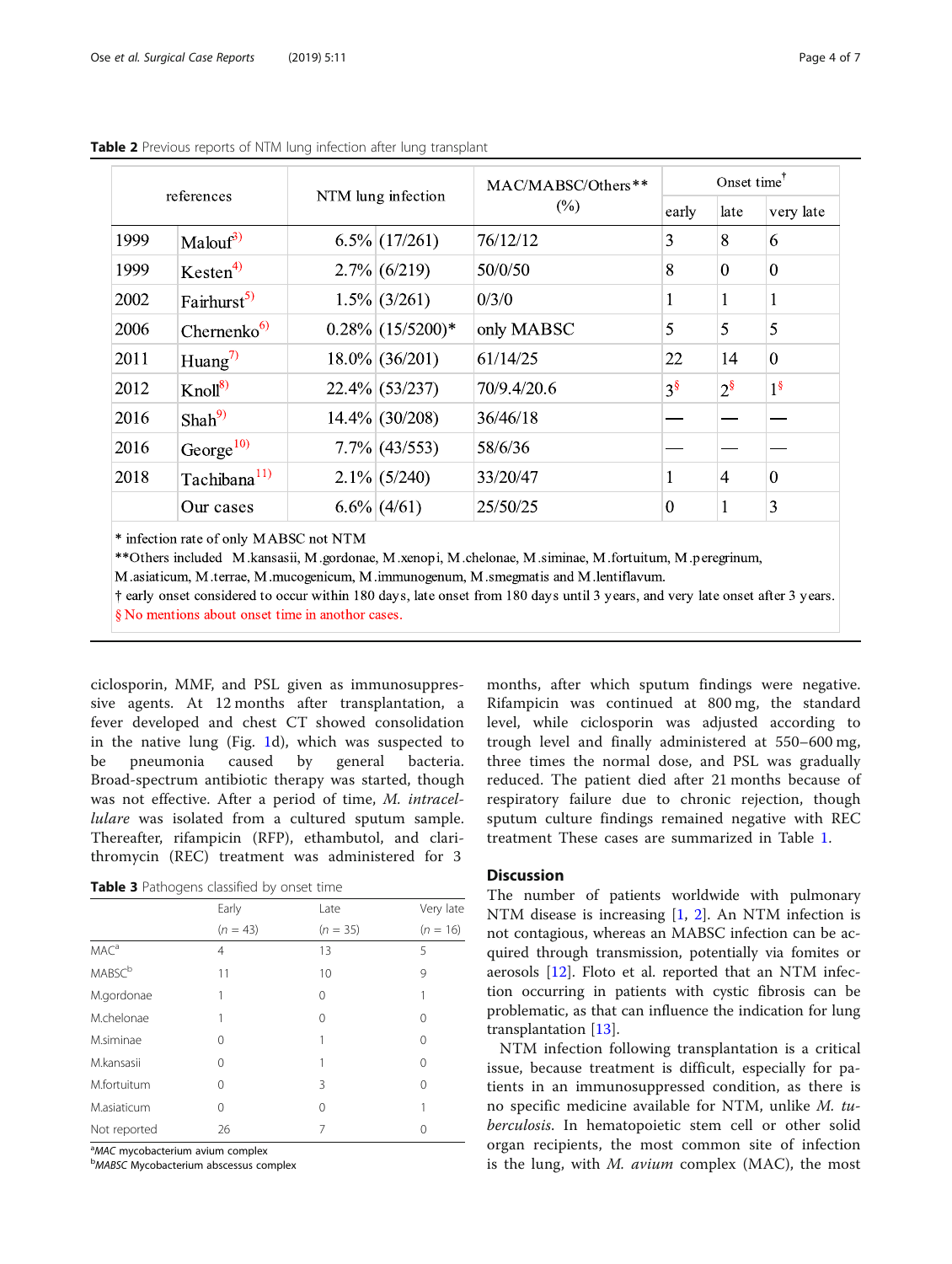|                       | Table 4 Details of very late onset reported cases                                                                                                                         |                |     |          |                 |                |               |                                  |                                                                                                                                                                                                                                                                                                                                                                      |               |              |                                                        |         |
|-----------------------|---------------------------------------------------------------------------------------------------------------------------------------------------------------------------|----------------|-----|----------|-----------------|----------------|---------------|----------------------------------|----------------------------------------------------------------------------------------------------------------------------------------------------------------------------------------------------------------------------------------------------------------------------------------------------------------------------------------------------------------------|---------------|--------------|--------------------------------------------------------|---------|
| $\circ$               | References                                                                                                                                                                |                | Age | Sex      | Reason fot LuTx | LuTx           | Time to onset | Symptoms                         | Chest X-ray findings                                                                                                                                                                                                                                                                                                                                                 | Culture       | Pathogen     | Drug for treatment                                     | Outcome |
|                       | 1999 Malouf [3]                                                                                                                                                           | 55             |     | $\sqcup$ | PAH             | $\pm$          | 8.9 years     | Cough, sputum,<br>dyspnea, fever | Normal                                                                                                                                                                                                                                                                                                                                                               | Sputum        | <b>MABSC</b> | ü<br>$\overline{\cup}$<br>$\frac{1}{\alpha}$           | Alive   |
| $\sim$                |                                                                                                                                                                           | 38             |     | Σ        | EHD             | $\pm$          | 4.3 years     | Cough, sputum,<br>dyspnea, fever | Bilateral apical infiltrate                                                                                                                                                                                                                                                                                                                                          | BAL           | Mavium       | Ū<br>$+$<br>$-$<br>$+$<br>$+$<br>$+\infty$             | Alive   |
| 3                     |                                                                                                                                                                           | 45             |     | Щ        | Empysema        | 5              | 3.6 years     | Cough, sputum,<br>dyspnea, fever | Basal infiltrates                                                                                                                                                                                                                                                                                                                                                    | BAL           | MAC          | $\overline{R}$ i + $C$ + $\overline{C}$                | Alive   |
| 4                     |                                                                                                                                                                           | 32             |     | Σ        | AATD            | $\frac{1}{2}$  | 3.6 years     | Cough, dyspnea,<br>fever         | Apical and mid-zone infiltrates                                                                                                                                                                                                                                                                                                                                      | Sputum        | MAC          | $\overline{R}$ i + C + Ci                              | Dead    |
| $\overline{5}$        |                                                                                                                                                                           | 54             |     | Σ        | Empysema        | 5              | 3.7 years     | Cough, sputum,<br>dyspnea, fever | Consolidation in midzone                                                                                                                                                                                                                                                                                                                                             | BAL           | Mavium       | No treatment                                           | Alive   |
| $\circ$               |                                                                                                                                                                           | 48             |     | Σ        | AATD            | $\overline{5}$ | 3.3 years     | Cough, sputum,<br>dyspnea, fever | Infiltrate in transpranted lung                                                                                                                                                                                                                                                                                                                                      | Pleural fliud | M.asiaticum  | $R + E + P$                                            | Alive   |
| $\sim$                | Fairhurst [5]<br>2002                                                                                                                                                     | 55             |     | $\sqcup$ | PAH             | $\pm$          | 9.0 years     | Cough, sputum,<br>dyspnea, fever | I                                                                                                                                                                                                                                                                                                                                                                    | BAL           | MABSC        | $\overline{R}$ i + C + Ci                              | Alive   |
| $\infty$              | Chernenko [6]<br>2006                                                                                                                                                     | $\overline{a}$ |     | $\sqcup$ | Eisenmenger     | $\pm$          | 9.1 years     | Fever, chills                    | Ï                                                                                                                                                                                                                                                                                                                                                                    | Sputum        | MABSC        | $C + C + C$                                            | Dead    |
| $\circ$               |                                                                                                                                                                           | 48             |     | Σ        | COPD            | $\Xi$          | 8.4 years     | Fever, chills                    |                                                                                                                                                                                                                                                                                                                                                                      | BAL + sputum  | MABSC        | $E + C$<br>$^{+}$<br>$\propto$                         | Dead    |
| $\supseteq$           |                                                                                                                                                                           | 53             |     | Σ        | COPD            | $\Xi$          | 8.5 years     | Sputum                           | Normal                                                                                                                                                                                                                                                                                                                                                               | BAL + sputum  | MABSC        | $R + E + C1$                                           | Alive   |
| $\equiv$              |                                                                                                                                                                           | 39             |     | Σ        | $\overline{C}$  | $\Xi$          | 9.3 years     | Sputum                           | Nodules                                                                                                                                                                                                                                                                                                                                                              | Sputum        | MABSC        | ш<br>$+\overline{C}$ + $\overline{C}$ + $\overline{C}$ | Alive   |
| $\approx$             |                                                                                                                                                                           | 42             |     | Щ        | <b>NN</b>       | $\Xi$          | 4.1 years     | Sputum                           | Nodules                                                                                                                                                                                                                                                                                                                                                              | Sputum        | MABSC        | $ANK + AZ +$<br>cefoxitin+Ci                           | Alive   |
| $\sim$                | Knoll [8]<br>2012                                                                                                                                                         | 28             |     | Щ        | $\overline{C}$  | $\Xi$          | 3.2 years     | Ï                                |                                                                                                                                                                                                                                                                                                                                                                      | BAL           | Mavium       | $\mathbf{I}$                                           | Alive   |
| $\overline{4}$        | Our study<br>2018                                                                                                                                                         | $\supseteq$    |     | Σ        | PAH             | <b>LDLT</b>    | 6.3 years     | None                             | Apical infiltrates                                                                                                                                                                                                                                                                                                                                                   | BAL           | M.godnae     | no treatment                                           | Alive   |
| $\overline{1}$        |                                                                                                                                                                           | 35             |     | Щ        | $\mathbb B$     | LDLT           | 6.8 years     | Fever, sputum                    | Basal infiltrates                                                                                                                                                                                                                                                                                                                                                    | BAL           | MABSC        | TAZ/PIPC+AZM                                           | Alive   |
| $\frac{\circ}{\circ}$ |                                                                                                                                                                           | $\frac{4}{5}$  |     | $\sqcup$ | $\leq$          | 贵              | 4.8 years     | Sputum                           | Basal infiltrates                                                                                                                                                                                                                                                                                                                                                    | Sputum        | MABSC        | $AZM + IPM + AMK$                                      | Alive   |
|                       | arterial hypertension, R rifampicin, Ri Rifabutin, SL single lung, TAZ/PIPC Tazobactam / Piperacillin<br>AATD a 1-antitrypsin deficiency, AMK amikacin, AZM azithromycin, |                |     |          |                 |                |               |                                  | BAL bronchoalveolar lavage, BE bronchiectasis, BL bilatetal lung, C Clarithromycin, CF cystic fibrosis, CHD congenital heart disease, Ci ciprofloxacin,<br>COPD chronic obstructive pulmonary disease, E Ethambutol, HL heart-lung, IPM imipenem, LAM lymphangioleiomyomatosis, LDLT living donor lung transplantation, P Pyridoxal Phosphate Hydrate, PAH pulmonary |               |              |                                                        |         |
|                       |                                                                                                                                                                           |                |     |          |                 |                |               |                                  |                                                                                                                                                                                                                                                                                                                                                                      |               |              |                                                        |         |

<span id="page-4-0"></span>Ose et al. Surgical Case Reports (2019) 5:11 COSE 10 and 2019 and 2019 and 2019 and 2019 and 2019 and 2019 and 2019 and 2019 and 2019 and 2019 and 2019 and 2019 and 2019 and 2019 and 2019 and 2019 and 2019 and 2019 and 201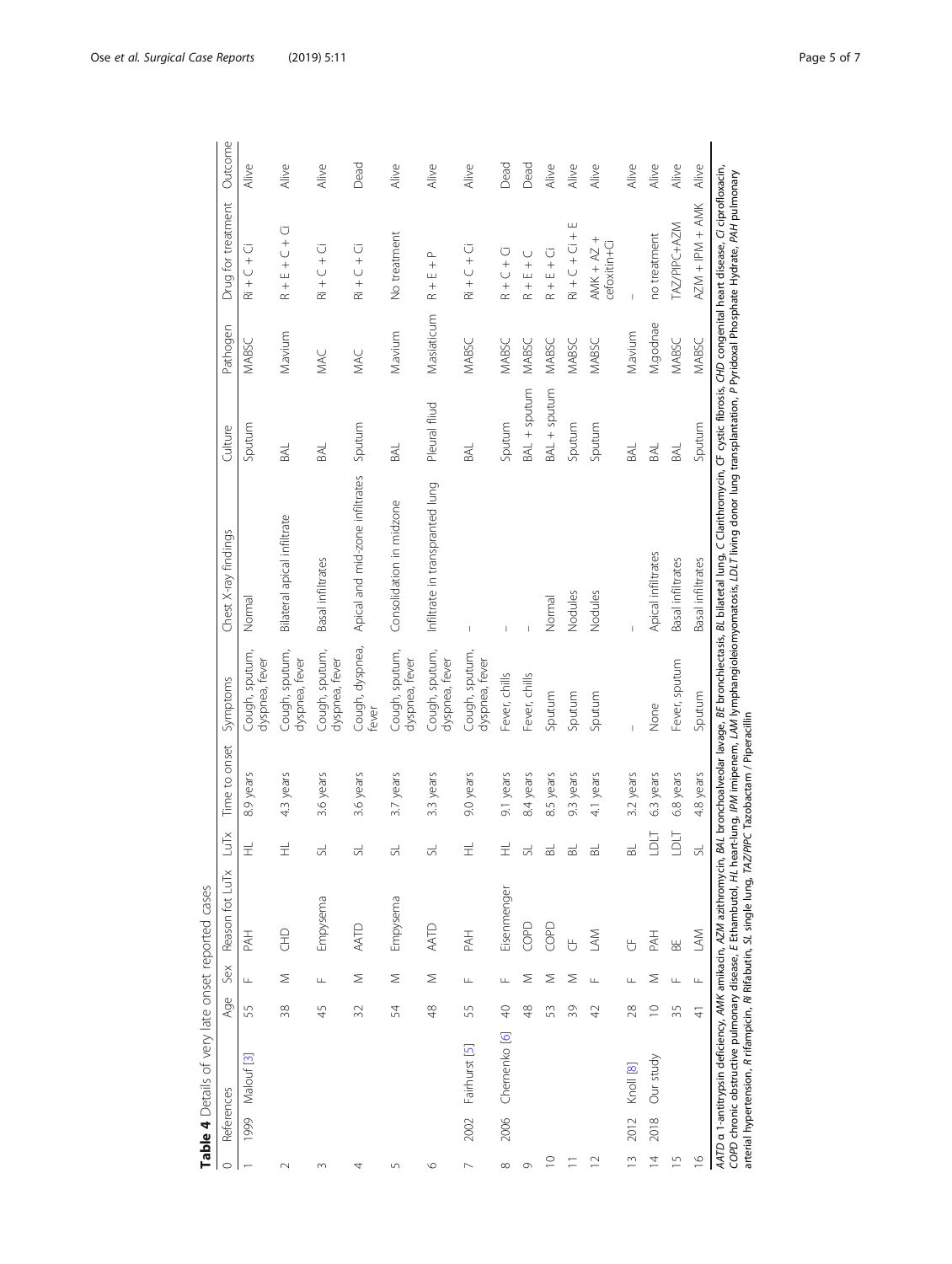commonly noted causative pathogen, followed by M. *kansasii*  $[14, 15]$  $[14, 15]$  $[14, 15]$  $[14, 15]$ . Other studies have suggested that NTM infection rates of incidence in lung transplant recipients range from  $1.5-22.4\%$  (Table [2\)](#page-3-0)  $[3-11]$  $[3-11]$  $[3-11]$  $[3-11]$ . In those reports, MAC was most common, followed by MABSC, while M. kansasii was not a major concern. However, there are also reports of rare types of NTM (Table [3\)](#page-3-0), though the causative pathogens vary depending on region. In those cases, the most common infection site is a lung, followed by skin and soft tissue caused by rapid growers, such as MABSC or M. gordonae.

We reviewed previous reports and classified those cases based on onset time after transplantation, with early onset considered to occur within 180 days, late onset from 180 days until 3 years, and very late onset after 3 years. There were 212 cases in which onset time was described (early onset,  $n = 43$ ; late onset, *n* = 35; very late onset,  $n = 16$ ) (Table [2](#page-3-0)), including 61 with both types of pathogens and onset time details (Table [3](#page-3-0)). MAC and MABSC were common organisms regardless of time of onset. In cases of early onset, the origin of NTM was newly acquired in some and prior to transplantation or donor-derived in others. On the other hand, patients in the very late onset group acquired a new infection under an immunosuppressed condition. All 16 cases had respiratory symptoms due to NTM pulmonary disease (Table [4](#page-4-0)). The average time from transplantation to onset was 6.1 years, and prognosis in most was good (Table [4](#page-4-0)). The direct cause of the three mortalities was not NTM, but rather bronchiolitis obliterans syndrome (BOS) in one [[3\]](#page-6-0), and either aspergillus or pneumonia infection in two [[6\]](#page-6-0).

Chronic rejection is known to be associated with NTM infection [\[3](#page-6-0)], and bronchiolitis obliterans syndrome is likely to occur in patients with NTM detected [[7,](#page-6-0) [9\]](#page-6-0). Most of the patients in our cohort had respiratory symptoms, such as cough, sputum, and fever, with imaging showing consolidation suggesting pneumonia, and were diagnosed based on sputum culture or BAL results. Aggravation of a pulmonary infection in cases affected by immunosuppression will occur if an inappropriate antibiotic medicine is administered. Sputum obtained by expectoration may not be representative of sputum from deeper parts; thus, it is useful to first perform BAL to detect pathogens with the possibility of a combined infection of acid-fast bacteria or fungus kept in mind. The percentage of patients with MABSC was high (56.3%), which included therapy resistant cases ending in death from respiratory failure, though that rate may be falsely high because of selection bias. It is important for physicians to be aware that the risk of NTM infection continues for a long period after transplantation, as that was previously reported to occur in a patient after 9 years  $[6]$  $[6]$ , and such occurrence may be via the same mechanism seen in the general population. NTM can destroy the lung structure, leading to decreased respiratory function [\[12](#page-6-0)]. Thus, care must be taken regarding reduction of immunosuppressive agents because respiratory function can worsen if rejection occurs. In most reports, overall survival after lung transplantation was not influenced by NTM infection [[8,](#page-6-0) [9\]](#page-6-0), though George et al. found that the survival rate of pulmonary NTM disease was lower than that of subclinical infection cases [[10\]](#page-6-0). On the other hand, another investigation found that it was similar between cases of single lung transplantation and those with BOS [\[7](#page-6-0)].

Selection of the optimum antibiotic medication for treatment is crucial, though dependent on the sensitivity of each pathogen according to the ATS guidelines and must also be adjusted in accordance with the prescribed immunosuppressive agents. On the other hand, that is dependent on individual patient state regarding which agents can be reduced. PSL was decreased in two of our cases and only case 1 showed improvement with treatment. RFP, administered for MAC, attenuates the effect of ciclosporin; thus, it is necessary to increase its dose by 3–5 times above the standard when administered. The present case 4 was given an approximately threefold greater dose of ciclosporin while receiving the standard RFP dosage. Ciclosporin must be adjusted by monitoring its concentration in blood, as that varies in each patient from a variety of factors.

#### Conclusions

An NTM infection and pulmonary disease can occur several years following lung transplantation. It is necessary to consider the best treatment for affected patients based on the pathogens involved, individual status, and disease severity, including which antibiotic medicine should be selected and which immunosuppressive agent can be decreased.

#### Abbreviations

AATD: α-1 antitrypsin deficiency; AMK: Amikacin; AZM: Azithromycin; BAL: Broncho-alveolar lavage; BE: Bronchiectasis; BL: Bilatetal lung; BOS: Bronchiolitis obliterans syndrome; C: Clarithromycin; CF: Cystic fibrosis; CHD: Congenital heart disease; Ci: Ciprofloxacin; COPD: Chronic obstructive pulmonary disease; CT: Computed tomography; CyA: Ciclosporin; E: Ethambutol; HL: Heart-lung; IPM: Imipenem; LAM: Lymphangioleiomyomatosis; LDLT: Living donor lung transplantation;

M.: Mycobacterium; MABSC: Mycobacterium abscessus; MAC: Mycobacterium avium complex; MMF: Mycophenolate mofetil; NSIP: Nonspecific interstitial pneumonia; NTM: Nontuberculous mycobacteriosis; P: Pyridoxal phosphate hydrate; PAH: Pulmonary arterial hypertension; PSL: Prednisolone; R: Rifampicin; REC: Rifampicin, ethambutol, and clarithromycin; RFP: Rifampicin; Ri: Rifabutin; SL: Single lung; TAZ/PIPC: Tazobactam/ piperacillin